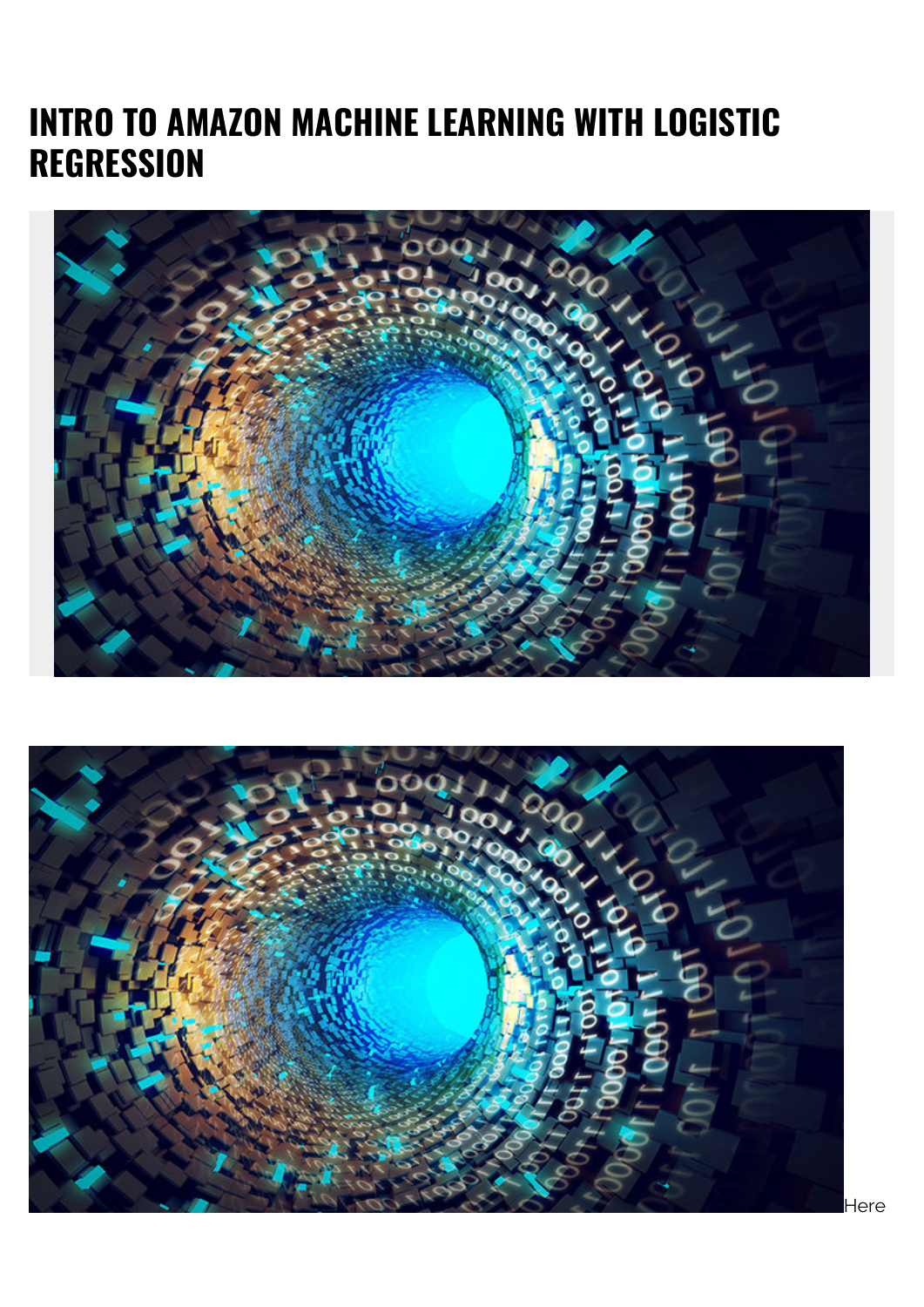we look at Amazon's Machine Learning cloud service. In this first article we will look at logistic regression. In future blog posts we will see what other algorithms it offers.

Remember that **logistic regression** is similar to **linear regression**. It looks at a series of **independent variables** and calculates one **dependant variable**. If the probability of that outcome is > 50%, the that is classified as a 1 (true). Otherwise it is false (0). (Amazon lets you change that threshold, which is a little strange, as 50% is the standard value used by statisticians. But you could fiddle around with that nevertheless, such as when, for example, 30% means **true** in your situation.)

Here is related reading if you are just getting started:

- [Using Logistic Regression, Scala, and Spark](https://blogs.bmc.com/blogs/using-logistic-regression-scala-spark/)
- **[Introduction to TensorFlow and Logistic Regression](https://blogs.bmc.com/blogs/introduction-to-tensorflow-and-logistic-regression/)**
- [SGD Linear Regression Example with Apache Spark](https://blogs.bmc.com/blogs/sgd-linear-regression-example-apache-spark/)
- [Machine Learning and AI Frameworks: What's the Difference and How to Choose?](https://blogs.bmc.com/blogs/machine-learning-ai-frameworks/)
- **[Amazon Machine Learning and Analytics Tools](https://blogs.bmc.com/blogs/amazon-machine-learning-and-analytics-tools/)**

## **Explanation of the Process**

The idea behind Amazon ML is that you can run predictive models with without any programming. That is true for logistic regression. But you still need to put your data into a .csv format. Then you upload it to Amazon S3, which is their file storage system.

Here we run logistic regression using the [sample banking.csv data set](https://aws.amazon.com/console/) provided by Amazon. The goal is to predict whether a customer is likely to buy the banking service given the attributes shown below:

```
{
```
}

```
 "version" : "1.0",
 "rowId" : null,
 "rowWeight" : null,
 "targetAttributeName" : "y",
 "dataFormat" : "CSV",
 "dataFileContainsHeader" : true,
 "attributes" : ,
 "excludedAttributeNames" :
```
When you load this data set into ML, Amazon walks you through each field. It looks at each and determines whether they are **numeric** (could be any number), **categorical** (a specific set of numbers or text values), or **binary** (y or n or 1 or 0). The binary answers the question of whether this customer has pushed the banking product. That is the value we want to predict.

To use this, you need to do is to put your data into a spreadsheet format, with the first row as column headers. Unlike writing code yourself, where you have to convert all values to number, the algorithm here lets you use text or numeric values. Amazon will then take a guess as to which is the dependant variable and ask you to confirm that.

Then Amazon does what any ML programmer would do. It splits the input data set into a **training** data set and a **test** data set. It uses a 70/30 split, meaning 70% for one data set and 30% for another. Then it **evaluates** the model, meaning shows how accurately the independent variables predict the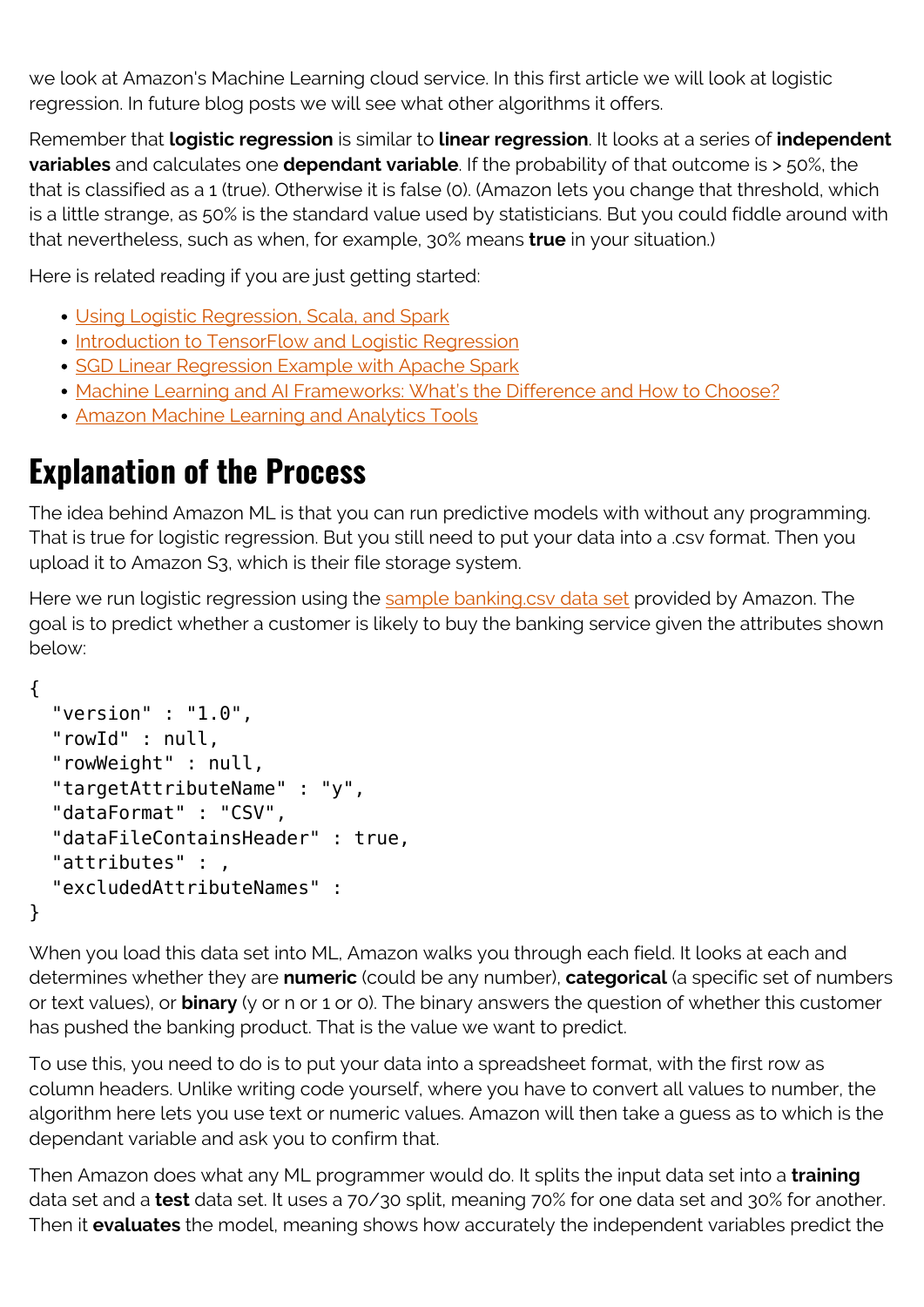dependant ones.

It could be that there is not much relationship at all between these variables. That would mean your assumption that this data is correlated is wrong. Of course, Amazon picked this banking data because it is correlated.

Having done the model correlation and evaluation, you can now use the trained model to run a **prediction**. In other words you go get some new data and run your prediction on whether this batch of persons might buy your banking product. Here Amazon charges you. They charged me \$2.90 to do this.

### **Getting Started**

Now we show how to use the service.

First you sign into the service by clicking on the [Amazon AWS Console](https://aws.amazon.com/console/) and click on **Machine** Learning to add that service to your account. Note that this service is not free. So set up a billing alert so that you do not get changed more than you have budgeted for.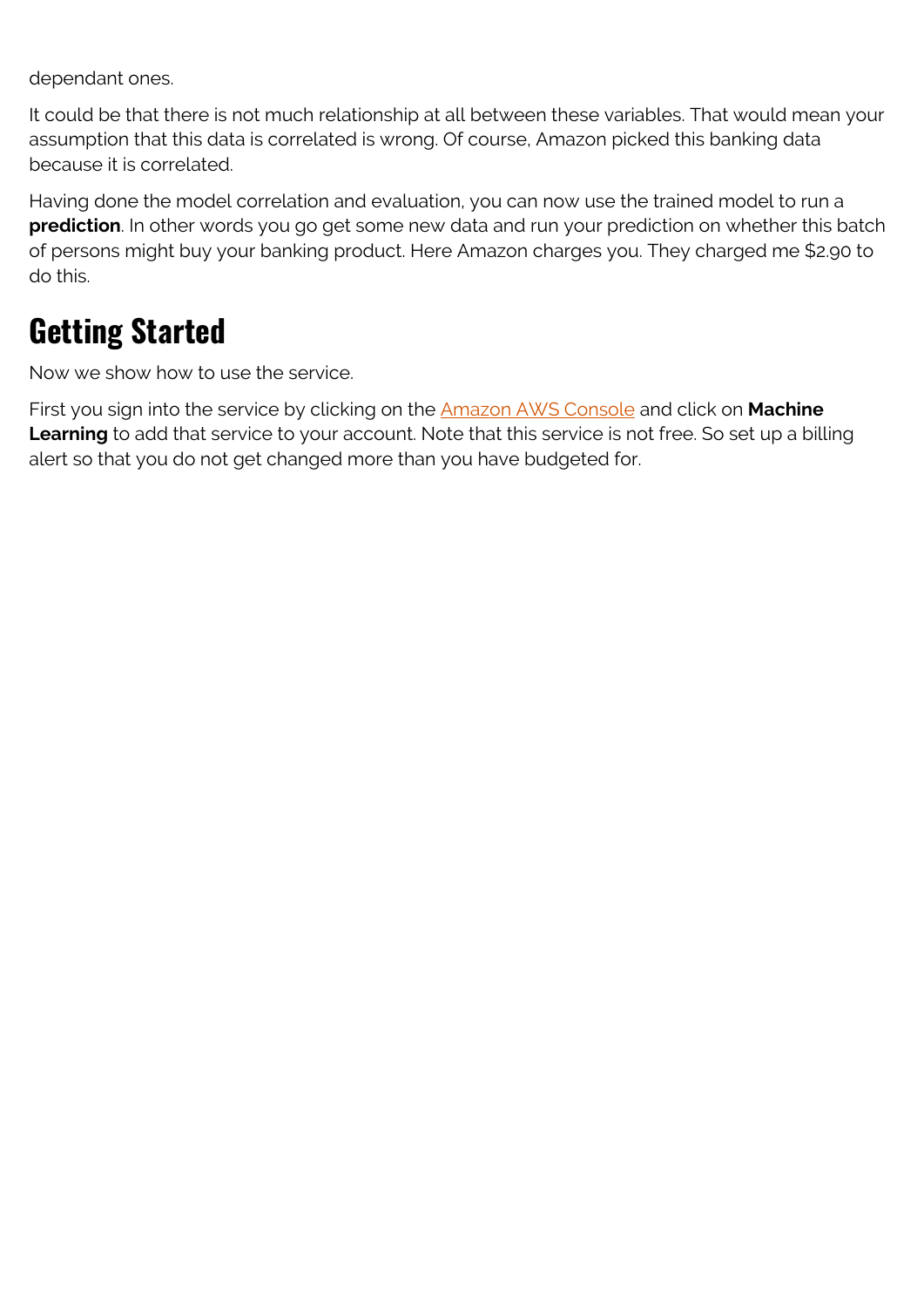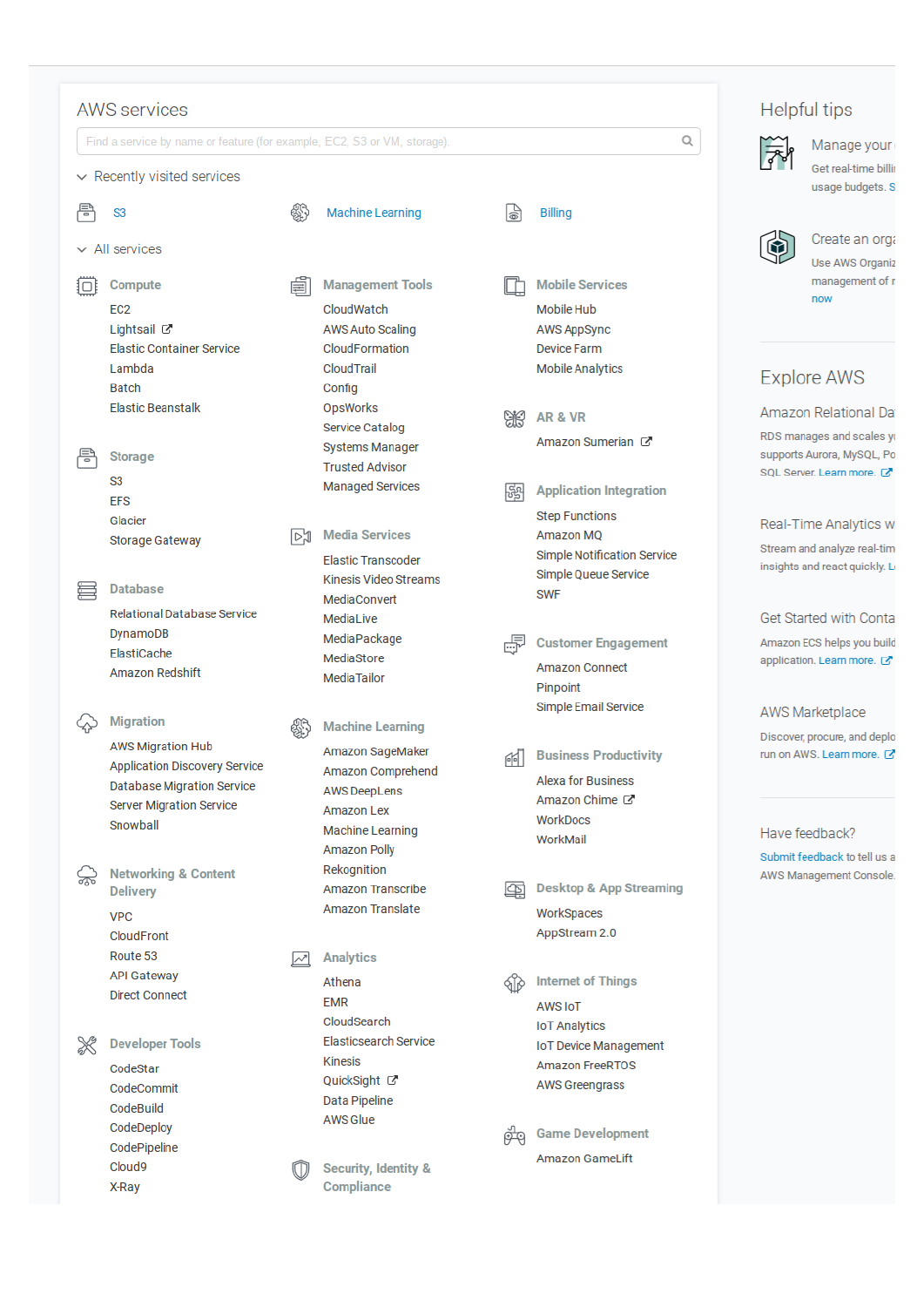## **Building the Model**

Here are the steps to build and use the model. We do not go in any particular order. Do not worry as Amazon has wizards to guide you through the process.

You can see how accurate the model is by the AUC (area under the curve). Don't worry about the exact definition. Unless you are a mathematician or statistician you will not understand it. Just understand that it is the difference between the observed values and predicted values. If they value was 1 then he model is perfect. 0.936 is a very high level of correlation. Anything below 0.5 is deemed to indicate that the data is not sufficiently correlated. In other words, that would mean your assumption of whether a customer might buy this banking product has nothing to do with those input values.

| On your most recent evaluation, ev-o5yt6SYasGi, the ML model's quality score is considered extremely good for most machine learning applications. <sup>3</sup> |
|----------------------------------------------------------------------------------------------------------------------------------------------------------------|
| <b>AUC: 0.936</b><br>Baseline AUC: 0.500                                                                                                                       |
| Difference: 0.436                                                                                                                                              |
|                                                                                                                                                                |
|                                                                                                                                                                |
|                                                                                                                                                                |
| Next step: If you want to use this ML model to generate predictions, explore trade-offs to optimize the performance of your ML model first. $\bullet$          |
| Score threshold: 0.5                                                                                                                                           |
| <b>Explore performance</b><br>Adjust score threshold                                                                                                           |

## **The ML Dashboard**

Below is my dashboard showing what I have run. It's all the same model, but each time I used different datasets. One is prediction and the others Amazon generated automatically when it did the training and evaluation steps.

| <b>Objects</b><br>0                        |                   |                                            |                   |                                                          |   |                    |                           |                                              |
|--------------------------------------------|-------------------|--------------------------------------------|-------------------|----------------------------------------------------------|---|--------------------|---------------------------|----------------------------------------------|
|                                            | Create new $\sim$ | Actions $\sim$                             |                   |                                                          |   |                    |                           | Refresh $\mathfrak{S}$                       |
| Q Object name or ID<br>Filter: All types ♥ |                   |                                            |                   | $10 -$<br>Items per page:<br>$\ll$<br>1 - 5 of 5 Objects |   |                    |                           |                                              |
|                                            | <b>Name</b>       | ٠                                          | <b>Type</b>       | $\div$ ID                                                | ÷ | ٠<br><b>Status</b> | <b>Creation time</b><br>۰ | Completion time <sup><math>\div</math></sup> |
|                                            |                   | Evaluation: ML model: banking              | Evaluation        | ev-o5yt6SYasGi                                           |   | Completed          | Mar 5, 2018 2:34:07 PM    | 3 mins.                                      |
|                                            | ML model: banking |                                            | ML model          | ml-BwZ5toyY935                                           |   | Completed          | Mar 5, 2018 2:34:07 PM    | 3 mins.                                      |
|                                            |                   | banking [percentBegin=70, percentEnd=100,  | Datasource        | ds-TWFB7xISvvQ                                           |   | Completed          | Mar 5, 2018 2:34:06 PM    | 4 mins.                                      |
| U                                          |                   | banking [percentBegin=0, percentEnd=70, st | <b>Datasource</b> | ds-uvkhhOiWDOY                                           |   | Completed          | Mar 5, 2018 2:34:06 PM    | 4 mins.                                      |
|                                            | banking           |                                            | Datasource        | ds-b9GgsVz4Rt9                                           |   | Completed          | Mar 5, 2018 2:33:43 PM    | 4 mins.                                      |

Here is the screen to kick off the prediction step. Most people would do **Generate Batch Predictions.** That runs the model against data you have loaded into S3. **Real-Time Predictions** lets you type one record into a screen and it will run a prediction against that.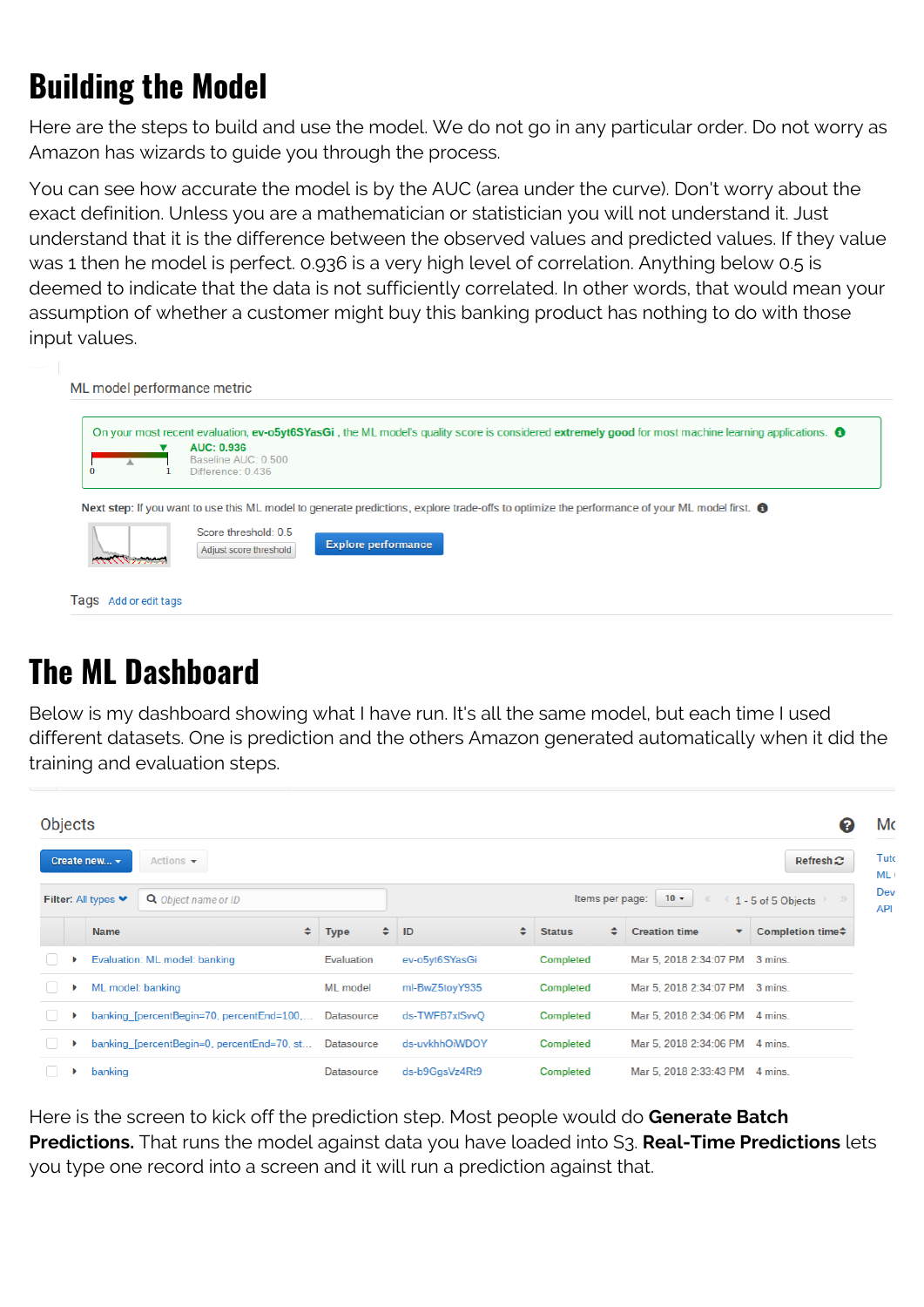|                                                                         | CloudWatch metrics C View in CloudWatch                                                                                                                         |   |
|-------------------------------------------------------------------------|-----------------------------------------------------------------------------------------------------------------------------------------------------------------|---|
| Score threshold 0.5                                                     |                                                                                                                                                                 |   |
|                                                                         | A single dataset<br>Generate one-time predictions for a single dataset.<br><b>Generate batch predictions</b>                                                    |   |
|                                                                         | Try real-time predictions<br>Generate real-time predictions in your browser.<br>Try real-time predictions                                                       |   |
|                                                                         | <b>Enable real-time predictions</b><br>To enable real-time predictions now, create a real-time prediction endpoint.<br><b>Create endpoint</b>                   |   |
|                                                                         | ere are the prediction results. As you can see it charged me \$2.90, which is \$0.10 per 1,000<br>predictions. It saves the results in S3, which we show below. | H |
| <b>4. INFLITIONATION DRIVER DIVORCION - 2. DRIVERS DRIVER DIVORCION</b> | W. DWWI MICHININI I COMIN TELLUTION                                                                                                                             |   |

#### **Batch prediction results**

| The estimated cost for generating your predictions is \$2.90. This estimate is based on the 28833 data records included in your prediction request. |  |  |  |
|-----------------------------------------------------------------------------------------------------------------------------------------------------|--|--|--|
|-----------------------------------------------------------------------------------------------------------------------------------------------------|--|--|--|

The Amazon ML fee for batch predictions is \$0.10 per 1,000 predictions, rounded up to the next 1,000. Learn more.

aml-sample-data/predictions.csv

Type the path to the S3 location in which the prediction results will be saved.

 $s3:11$ 

S3 destination

**Batch prediction name** (Optional)

Batch prediction: ML model: banking

Cancel **Previous** 

Review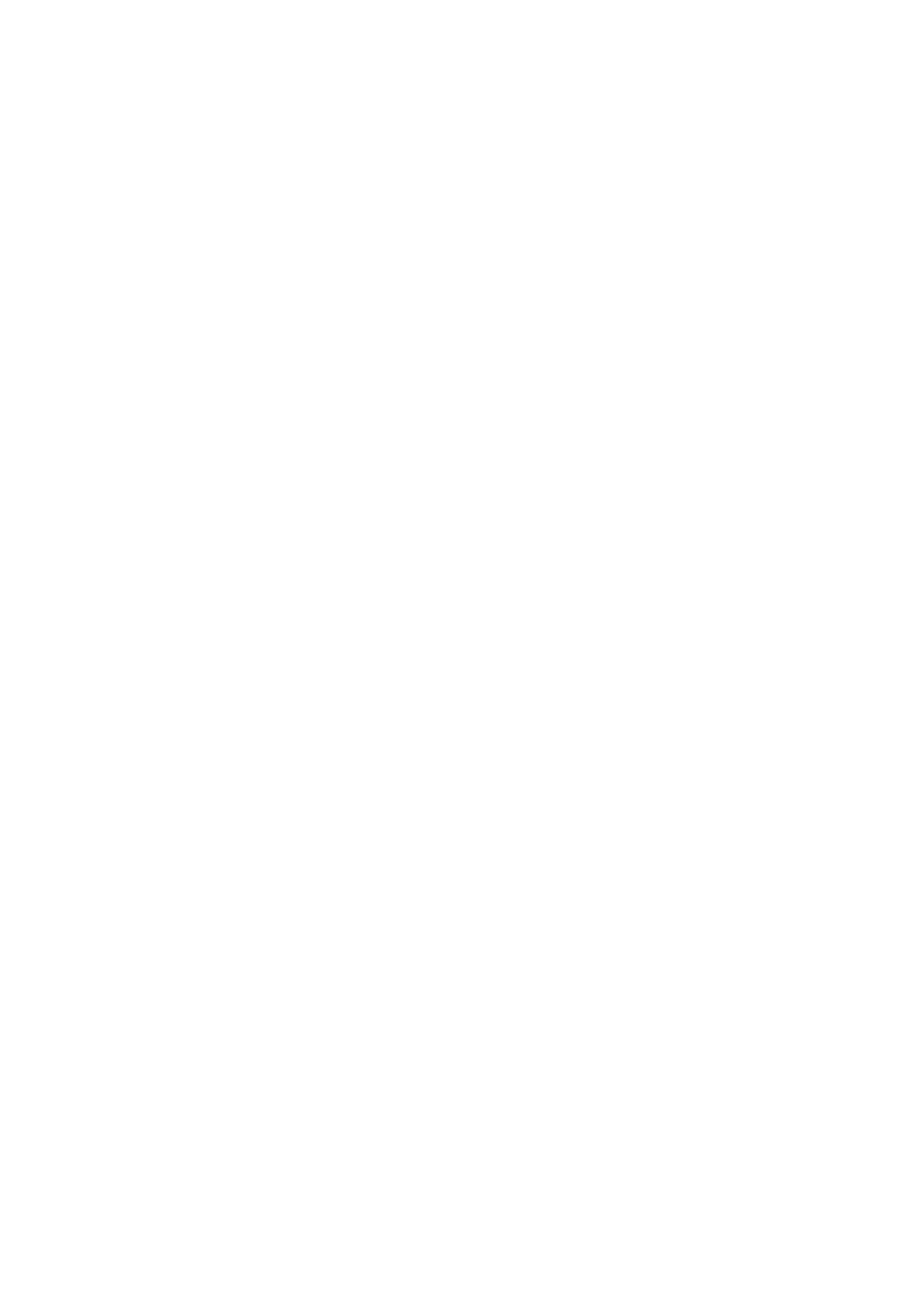| ID                                    | ds-uvkhhOiWDOY                                               |  |  |  |  |  |
|---------------------------------------|--------------------------------------------------------------|--|--|--|--|--|
| <b>Name</b>                           | banking [percentBegin=0, percentEnd=70, strategy=sequential] |  |  |  |  |  |
|                                       |                                                              |  |  |  |  |  |
| Completion time $4$ mins. $\bigoplus$ |                                                              |  |  |  |  |  |
| npute Time (Approximate) 15 mins. O   |                                                              |  |  |  |  |  |
| <b>Status</b>                         | Completed                                                    |  |  |  |  |  |
|                                       | Message Not available                                        |  |  |  |  |  |
|                                       | Input schema View input schema                               |  |  |  |  |  |
| Log                                   | Download log                                                 |  |  |  |  |  |
|                                       | Use this datasource to $\sim$                                |  |  |  |  |  |
|                                       | Copy settings to create a new datasource                     |  |  |  |  |  |
|                                       | Create (train) an ML model                                   |  |  |  |  |  |
|                                       | Evaluate an ML model                                         |  |  |  |  |  |
| <b>Target name</b>                    | Generate batch predictions                                   |  |  |  |  |  |
| <b>Target type</b>                    |                                                              |  |  |  |  |  |
| <b>Target visualization</b>           |                                                              |  |  |  |  |  |
|                                       |                                                              |  |  |  |  |  |
|                                       |                                                              |  |  |  |  |  |
|                                       | S3 location s3://aml-sample-data/banking.csv                 |  |  |  |  |  |
| Number of files 1                     |                                                              |  |  |  |  |  |
| Data format CSV                       |                                                              |  |  |  |  |  |
|                                       |                                                              |  |  |  |  |  |
| Total size 3.3 MB                     |                                                              |  |  |  |  |  |

#### **Load Data in S3**

ℯ

Amazon's banking data is already at a URL where you can use it. In other to use Amazon's data to run a prediction against it, which in real life you would do by gathering more data about your customers, you need to create a bucket in S3. That is like a folder. Below I create the bucket **walkerbank**.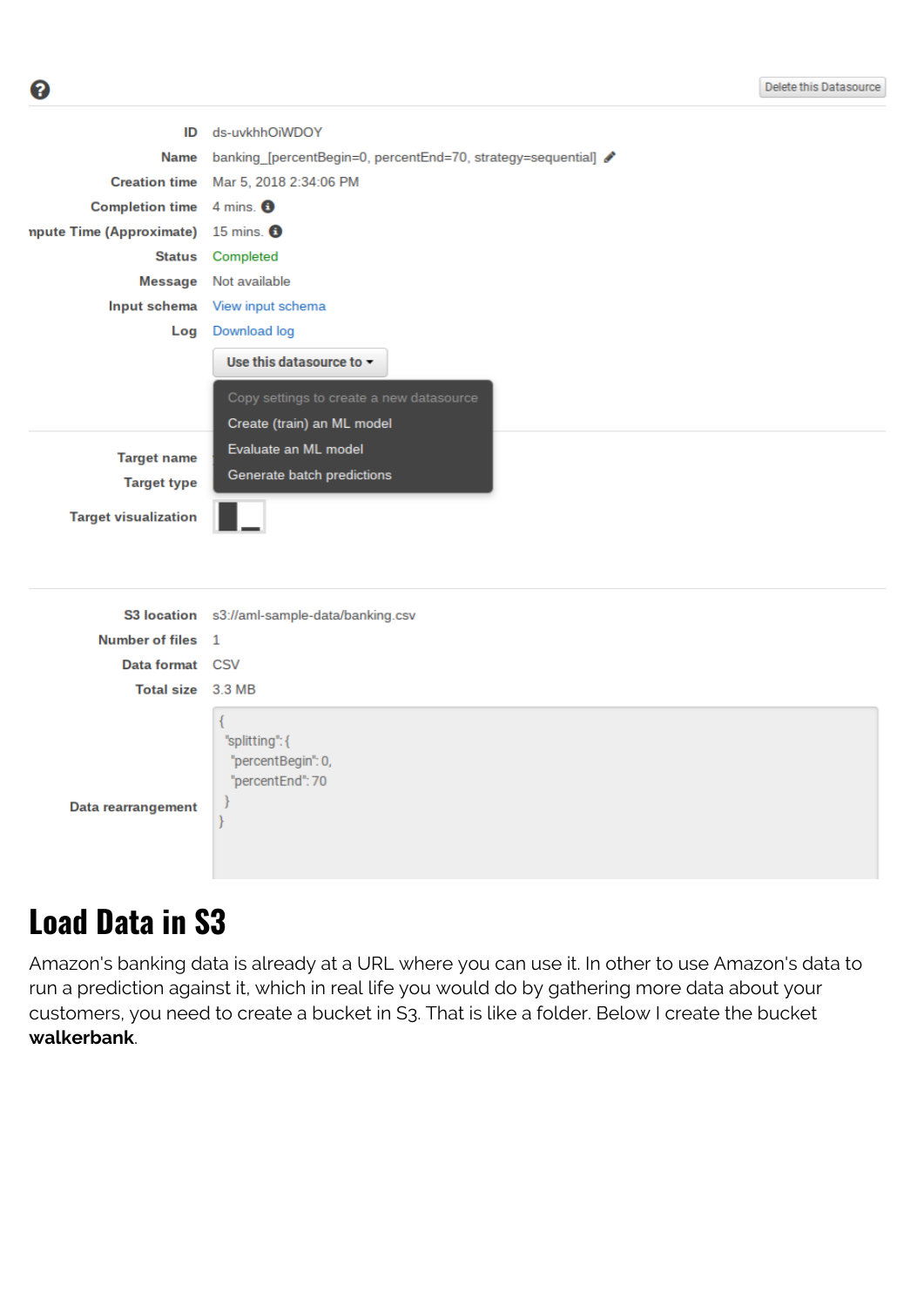| <b>Create bucket</b>         |                                       |                 |                           |  |
|------------------------------|---------------------------------------|-----------------|---------------------------|--|
| <b>Name and region</b><br>(1 | Set properties                        | Set permissions | <b>Review</b>             |  |
| Name and region              |                                       |                 |                           |  |
| Bucket name <sup>1</sup>     |                                       |                 |                           |  |
| walkerbank                   |                                       |                 |                           |  |
| Region                       |                                       |                 |                           |  |
| EU (Ireland)                 |                                       |                 |                           |  |
|                              | Copy settings from an existing bucket |                 |                           |  |
| Select bucket (optional)     |                                       |                 | 2 Buckets<br>$\checkmark$ |  |
|                              |                                       |                 |                           |  |
|                              |                                       |                 |                           |  |

## **Wait and Wait some More**

It will take some time for your model to run as it gets in a queue behind other customers. Below you can see that this one is in a **pending** state.